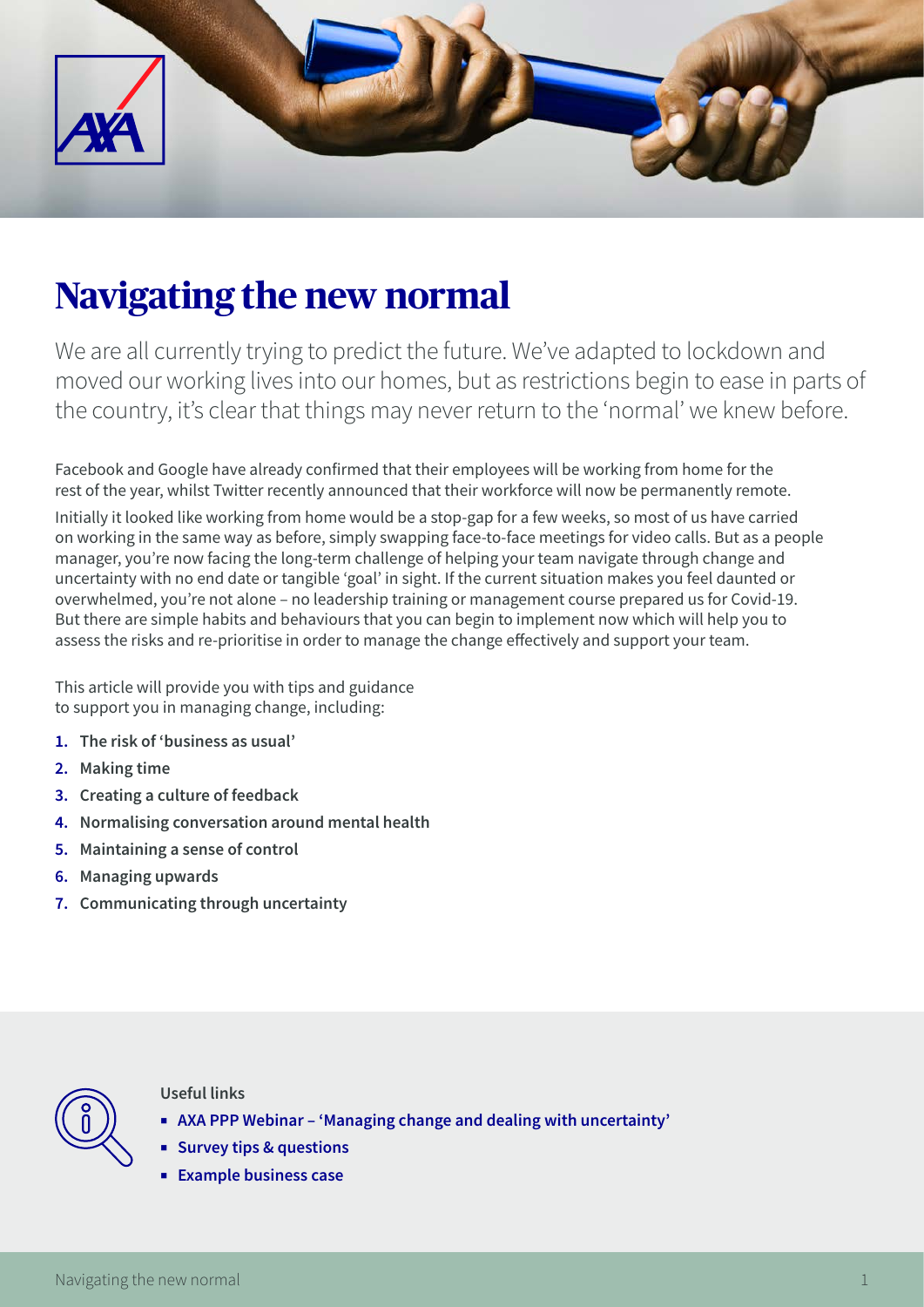

#### **1. The risk of 'business as usual'**

As anyone who has ever gone through an acquisition will tell you, change and uncertainty can be extremely difficult to manage, but couple this with a remote, distributed workforce and you have a complex set of challenges. Your team members are likely to react differently to working from home – some may thrive and find themselves more motivated and productive, whereas others may find it challenging, which could cause an imbalance within the team. In addition, long-term uncertainty can breed fear and resentment and remote working can increase the risk of some employees experiencing poor mental health, which means that the 'people' aspect of your role is likely to need your attention more than ever. By failing to focus on this element, you run the risk of low morale, increased sickness absence, increased attrition and reduced productivity within your team.



#### **2. Making time**

As a line manager, one of your biggest obstacles is time. You don't have enough in the day as it is, so how do you make space in your workload to concentrate more on the 'people' piece? You could consider up-skilling some of your direct reports to take over some of your other duties, for example train someone in the team to do reporting, audits, training or monitor workflow/task allocation. By delegating some of the more transactional tasks, it not only frees up time in your schedule but can also serve as a useful tool to develop high-potential team members.



## **3. Creating a culture of feedback**

Giving and receiving feedback isn't something we're all naturally comfortable with, but by embedding it into your usual routine you can start to make it a normal occurrence. By doing this, you create a culture of trust in which your employees feel comfortable to openly share their thoughts, which can provide you with valuable insight.

You can use the tools already available to you, for example performance reviews, 1-2-1s and team meetings, or you can create other channels to distribute and receive information:

- Hold weekly meetings to discuss any Company-wide communications that have been issued that week and allow your team time to ask questions or raise concerns
- Take advantage of free survey tools, such as SoGo Survey, Google Forms or Survey Monkey to seek feedback anonymously. Not everyone feels comfortable airing their views in an open forum, so anonymity can encourage people to share things that may otherwise have been left unsaid. To assist you, we have compiled some survey questions that you might consider using, along with tips on how to position the survey and what to do with the data afterwards – **[click here for details](https://www2.axa-insurance.co.uk/l/471271/2020-06-18/3km18z/471271/120783/95679_1218662_PDF_survey_tips_and_questions_v2.pdf)**.
- If that feels too time consuming, you could consider narrowing it down ask one question per week or pick a topic each week and ask for ideas. Make it relevant – think about the challenges you're currently facing and seek input, eg. how do you feel about returning to the office? What one improvement can we make within our team to become more efficient? Do you prefer working at home, in the office or a mixture of both?



#### **4. Normalising conversation around mental health**

Remote working can increase isolation and make it more challenging for employees to manage their mental health. In addition to this, long-term uncertainty and a changing environment can increase feelings of stress and anxiety, which means that as a line manager, monitoring your employees' wellbeing will be critical to the change process. Employees who feel supported, heard and more in control of their work and working environment are likely to be more resilient and able to deal with change. We will deal with this topic in more detail in a future edition of the Working Well Toolkit, so keep an eye out for further resources.

Monitoring wellbeing is much trickier to handle when you can't see your team in person – usually you might notice a change in mood through body language or behaviour, but in order to spot these signs remotely, you need to actively and deliberately look out for them and open the conversation.